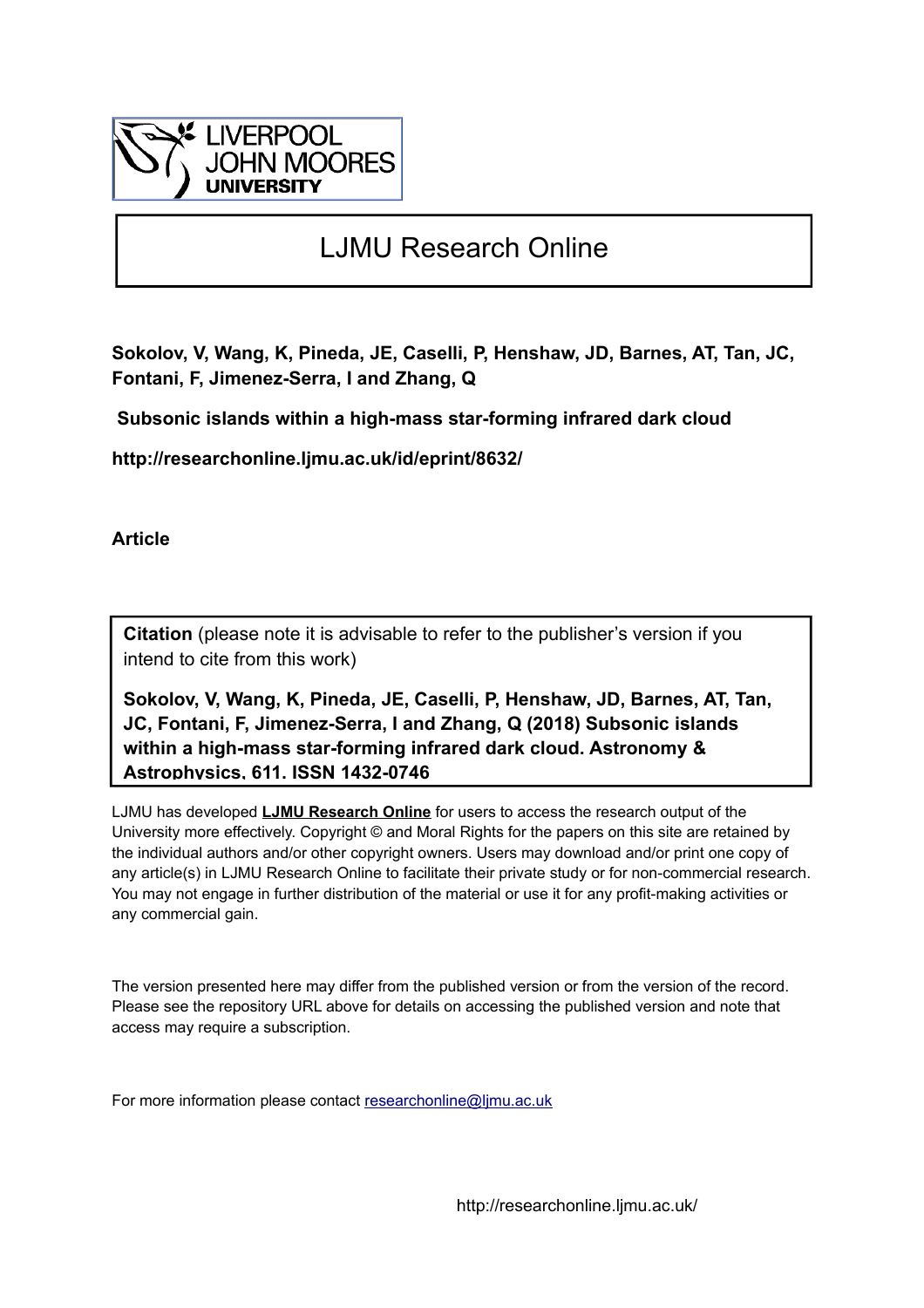**Astronomy [Astrophysics](http://www.aanda.org)**

### LETTER TO THE EDITOR

## **Subsonic islands within a high-mass star-forming infrared dark cloud**

Vlas Sokolov<sup>[1](#page-1-0)</sup>, Ke Wang<sup>[2](#page-1-1)</sup>, Jaime E. Pineda<sup>1</sup>, Paola Caselli<sup>1</sup>, Jonathan D. Henshaw<sup>[3](#page-1-2)</sup>, Ashley T. Barnes<sup>[1,](#page-1-0)[4](#page-1-3)</sup>, Jonathan C. Tan<sup>[5,](#page-1-4)[6](#page-1-5)</sup>, Francesco Fontani<sup>[7](#page-1-6)</sup>, Izaskun Jiménez-Serra<sup>[8](#page-1-7)</sup>, and Qizhou Zhang<sup>[9](#page-1-8)</sup>

<span id="page-1-0"></span><sup>1</sup> Max Planck Institute for Extraterrestrial Physics, Gießenbachstraßse 1, 85748 Garching bei München, Germany e-mail: [vsokolov@mpe.mpg.de](mailto:vsokolov@mpe.mpg.de)

<span id="page-1-1"></span><sup>2</sup> European Southern Observatory, Karl-Schwarzschild-Str. 2, 85748 Garching bei München, Germany

<span id="page-1-2"></span><sup>3</sup> Max Planck Institute for Astronomy, Königstuhl 17, 69117 Heidelberg, Germany

<span id="page-1-3"></span><sup>4</sup> Astrophysics Research Institute, Liverpool John Moores University, 146 Brownlow Hill, Liverpool L3 5RF, UK

<span id="page-1-4"></span><sup>5</sup> Department of Astronomy, University of Florida, Gainesville, FL 32611, USA

<span id="page-1-5"></span><sup>6</sup> Department of Physics, University of Florida, Gainesville, FL 32611, USA

<span id="page-1-6"></span>7 INAF-Osservatorio Astrofisico di Arcetri, Largo E. Fermi 5, 50125 Firenze, Italy

<span id="page-1-7"></span><sup>8</sup> School of Physics and Astronomy, Queen Mary University of London, Mile End Road, London E1 4NS, UK

<span id="page-1-8"></span><sup>9</sup> Harvard-Smithsonian Center for Astrophysics, 60 Garden Street, Cambridge, MA 02138, USA

Received 1 February 2018 / Accepted 19 February 2018

#### **ABSTRACT**

High-mass star forming regions are typically thought to be dominated by supersonic motions. We present combined Very Large Array and Green Bank Telescope (VLA+GBT) observations of  $NH<sub>3</sub> (1,1)$  and (2,2) in the infrared dark cloud (IRDC) G035.39-00.33, tracing cold and dense gas down to scales of 0.07 pc. We find that, in contrast to previous, similar studies of IRDCs, more than a third of the fitted ammonia spectra show subsonic non-thermal motions (mean line width of 0.71 km s<sup>−</sup><sup>1</sup> ), and sonic Mach number distribution peaks around  $\mathcal{M} = 1$ . As possible observational and instrumental biases would only broaden the line profiles, our results provide strong upper limits to the actual value of  $M$ , further strengthening our findings of narrow line widths. This finding calls for a re-evaluation of the role of turbulent dissipation and subsonic regions in massive-star and cluster formation. Based on our findings in G035.39, we further speculate that the coarser spectral resolution used in the previous VLA NH<sub>3</sub> studies may have inhibited the detection of subsonic turbulence in IRDCs. The reduced turbulent support suggests that dynamically important magnetic fields of the 1 mG order would be required to support against possible gravitational collapse. Our results offer valuable input into the theories and simulations that aim to recreate the initial conditions of high-mass star and cluster formation.

**Key words.** ISM: kinematics and dynamics – ISM: clouds – stars: formation – ISM: individual objects: G035.39-00.33

#### **1. Introduction**

Supersonic turbulence has been found to dominate molecular cloud kinematics in star forming regions [\(Larson](#page-5-0) [1981\)](#page-5-0). Towards the densest cores within these regions, however, the turbulence dissipates, allowing for the formation of stars (Benson  $\&$  Myers [1989;](#page-5-1) [Foster et al.](#page-5-2) [2009\)](#page-5-2). Observationally, this decay of turbulence has been found to manifest itself as a difference in line widths between the lower-density gas, where the turbulence is scale-dependent, and the higher-density gas tracers, sensitive to the star-forming cores with typical sizes of 0.1 pc [\(Goodman](#page-5-3) [et al.](#page-5-3) [1998;](#page-5-3) [Caselli et al.](#page-5-4) [2002\)](#page-5-4). This change in gas kinematics, or transition to coherence, has been observationally identified to be a sharp boundary between subsonic and transonic motion regimes in the Perseus B5 region [\(Pineda et al.](#page-5-5) [2010\)](#page-5-5).

While a number of studies have focused on identifying the subsonic motions in low-mass star-forming cores, massive star formation is typically thought to be accompanied by large nonthermal gas motions, as it usually proceeds in highly dynamical environments where the protostars, having shorter dynamical timescales, rapidly accrete material from their surroundings (e.g. [Tan et al.](#page-5-6) [2014\)](#page-5-6). Indeed, recent observations point to the existence of large, pc-scale gas flows towards the star-forming cores [\(Peretto et al.](#page-5-7) [2013;](#page-5-7) [Liu et al.](#page-5-8) [2012b,](#page-5-8)[a;](#page-5-9) [Sánchez-Monge](#page-5-10) [et al.](#page-5-10) [2013;](#page-5-10) [Henshaw et al.](#page-5-11) [2014;](#page-5-11) [Liu et al.](#page-5-12) [2015;](#page-5-12) [Wyrowski et al.](#page-5-13) [2016\)](#page-5-13). Moreover, non-thermal motions are an important element in the turbulent core model for massive star formation [\(McKee](#page-5-14) [& Tan](#page-5-14) [2003\)](#page-5-14), where turbulent motions provide extra support against the gravitational collapse, allowing for greater accretion rates and, ultimately, for a higher stellar mass.

A massive filamentary infrared dark cloud (IRDC) G035.39-00.33 (G035.39 henceforth) at a distance of 2.9 kpc [\(Simon et al.](#page-5-15) [2006\)](#page-5-15) has been extensively studied in the past with a variety of continuum and molecular tracers. The non-thermal velocity dispersions inferred in G035.39 from the single-dish CO observations have been found to be two to three times higher than the sound speed in the medium [\(Jiménez-Serra et al.](#page-5-16) [2014\)](#page-5-16), and [Henshaw et al.](#page-5-11) [\(2014\)](#page-5-11) identified the filaments within the IRDC to be only mildly supersonic  $(M \sim 1.4-1.6)$  with the 4" Plateau de Bure Interferometer (PdBI) N<sub>2</sub>H<sup>+</sup> (1-0) observations. Furthermore, on large, parsec scales, the molecular gas that forms the IRDC is not affected by the feedback from embedded protostars: widespread CO depletion [\(Hernandez](#page-5-17) [et al.](#page-5-17) [2011,](#page-5-17) [2012;](#page-5-18) [Jiménez-Serra et al.](#page-5-16) [2014\)](#page-5-16), as high deuterium fractionation levels [\(Barnes et al.](#page-5-19) [2016\)](#page-5-19) and low gas kinetic temperatures [\(Sokolov et al.](#page-5-20) [2017\)](#page-5-20) were found across the cloud.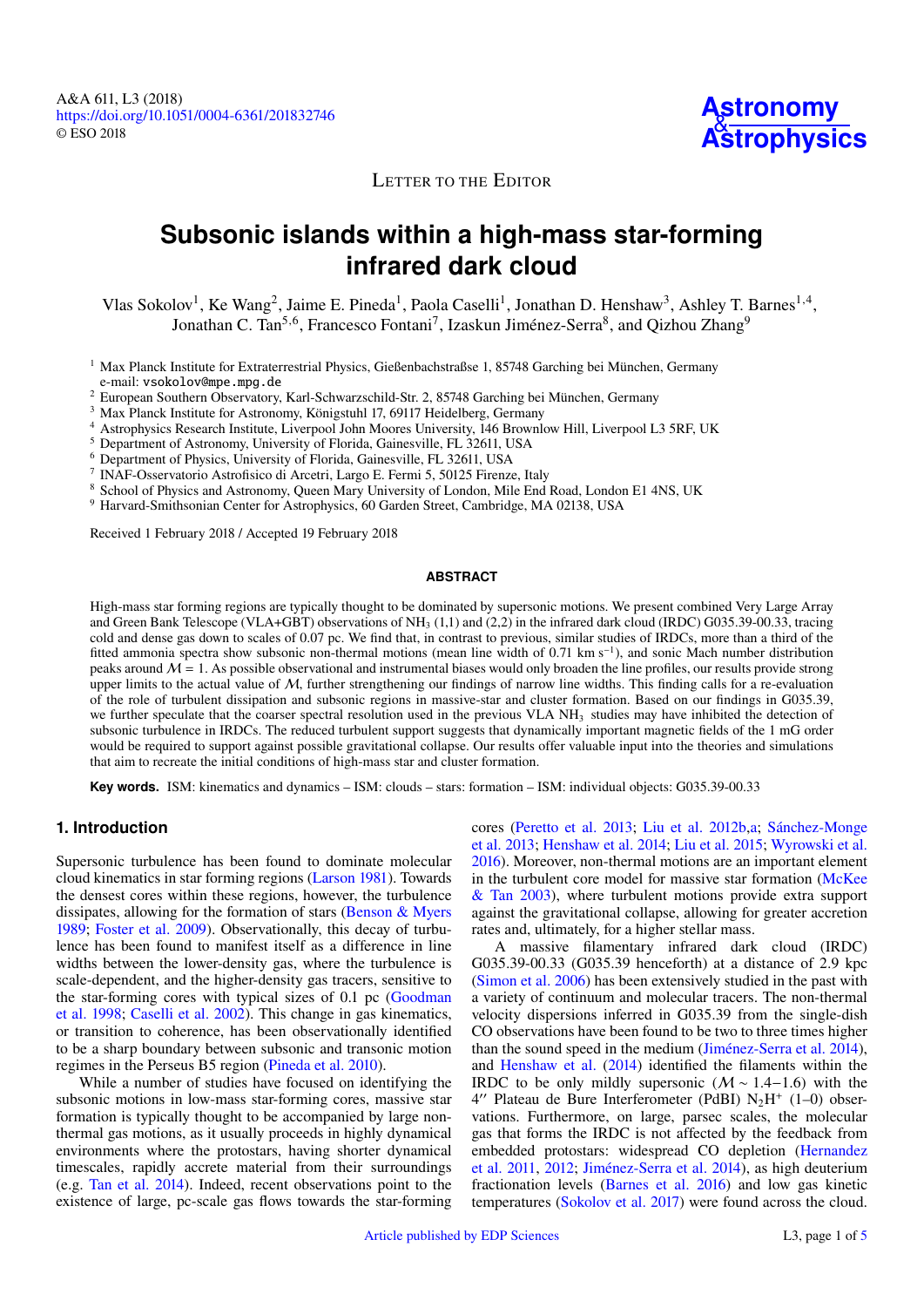Despite the cloud's starless appearance at parsec scales, some star formation in the cloud is already underway [\(Nguyen Luong](#page-5-22) [et al.](#page-5-22) [2011](#page-5-22) find a number of compact  $70 \mu$ m sources in G035.39, some capable of forming intermediate- to high-mass stars).

By making use of the simultaneously derived temperature structure and the kinematics information obtained from the Very Large Array (VLA) on scales down to 0.07 pc, we are in a unique position to analyse dynamics of dense gas linking the cloud scales to those of the embedded protostars and protoclusters. In this Letter, we report the presence of widespread subsonic gas motions throughout G035.39.

#### **2. Data reduction**

The VLA observations were conducted on May 8, 2010 (project AW776; PI: Ke Wang), in two consecutive sessions, mapping the  $NH<sub>3</sub>$  (1,1) and (2,2) inversion transitions in the compact D-configuration as a five-point mosaic covering the entire IRDC. The separate sessions allowed the spectral setup to achieve the complete hyperfine structure coverage of the  $NH<sub>3</sub>$  transitions with a resolution of 15.625 kHz. The data were calibrated on the quasars J1851+005 (gain), J2253+1608 (bandpass), and 3C48 (flux) within the CASA data reduction package.

The calibrated visibilities were deconvolved with CASA task TCLEAN using the multi-scale CLEAN algorithm [\(Cornwell](#page-5-23) [2008\)](#page-5-23), with Briggs weighting and robust parameter set to 0.5. We taper the visibilities to achieve a similar synthesized beam between the two ammonia lines. To account for the missing flux, we fill in the zero spacing information from the ammonia data taken with the Green Bank Telescope (GBT). Detailed description of the GBT data reduction can be found in [Sokolov et al.](#page-5-20) [\(2017\)](#page-5-20). The GBT data were converted to spectral flux density units and smoothed to the VLA spectral resolution of 0.2 km s<sup>-1</sup> with a Gaussian kernel. We then regrid both GBT (1,1) and (2,2) spectral cubes to the VLA spatial grid and apply the VLA mosaic primary beam response to the GBT images. The VLA spectral cubes for both inversion lines are then deconvolved again with TCLEAN, with the TCLEAN mask being determined by combining the VLA only and GBT datasets using the FEATHER task in CASA. By constructing the clean mask from independently feathered images, we ensure that unbiased knowledge of the extended emission is incorporated into the TCLEAN run. The resulting  $NH<sub>3</sub>$  (1,1) and (2,2) spectral cubes, gridded into 1" pixels, have a common restoring beam of 5.44". The typical rms value of the emission free spectra in the resultant cubes is 14 mJy/beam for NH<sub>3</sub> (1,1) and 5 mJy/beam for NH<sub>3</sub> (2,2) inversion lines in a 0.2 km s<sup>-1</sup> channel.

#### **3. Results**

Figure [1](#page-2-0) presents the integrated intensities of the  $NH<sub>3</sub>(1,1)$  and (2,2) lines overlaid with the mid-infrared extinction contours [\(Kainulainen & Tan](#page-5-24) [2013\)](#page-5-24). The good correspondence between the two morphologies indicates that the dense gas, forming the bulk of the IRDC, is well traced with our combined ammonia observations. In addition, both inversion transitions have similar dynamic range (cf.  $3\sigma$ <sup>*I*</sup> detection contours in Fig. [1\)](#page-2-0), allowing us to reliably constrain the gas temperature that depends on the ratio of the two metastable inversion level populations [\(Ho & Townes](#page-5-25) [1983\)](#page-5-25).

The two ammonia spectral cubes were simultaneously forward-fitted pixel by pixel with the ammonia spectral profile model using the PYSPECKIT [\(Ginsburg & Mirocha](#page-5-26) [2011\)](#page-5-26) Python



<span id="page-2-0"></span>[Fig. 1.](http://dexter.edpsciences.org/applet.php?DOI=10.1051/0004-6361/201832746&pdf_id=0) *Left to right*: combined VLA+GBT integrated intensities of the observed ammonia (1,1) and (2,2) lines, computed between 42 and 47 km s<sup>−</sup><sup>1</sup> . The white dotted contour marks the significance level of the integrated intensity of each line at the  $3\sigma_l$  level, where  $\sigma_l$  is the integrated intensity uncertainty (Mangum & Shirley 2015). The white integrated intensity uncertainty [\(Mangum & Shirley](#page-5-27) [2015\)](#page-5-27). The white solid contours show the infrared extinction contours [\(Kainulainen &](#page-5-24) [Tan](#page-5-24) [2013\)](#page-5-24) starting from  $A_V = 30$  mag and progressing inwards in steps of 30 mag. The open and filled red stars denote the positions of the *Herschel* sources from [Nguyen Luong et al.](#page-5-22) [\(2011\)](#page-5-22) below and above 20  $M_{\odot}$ , respectively, while the open diamonds mark the location of cores from [Butler & Tan](#page-5-28) [\(2009,](#page-5-28) [2012\)](#page-5-29).

package and the NH<sub>3</sub> formalism described in [Friesen et al.](#page-5-30) [\(2017\)](#page-5-30). This produced a set of one-, two- and three-component fits to each position<sup>[1](#page-2-1)</sup>, where every fit has optimised values of the excitation temperature, kinetic gas temperature, total ammonia column density, velocity dispersion, and the velocity centroid of the line. Subsequently we make a heuristical decision on the number of velocity components in each spectrum (Fig. [2](#page-3-0) shows selected spectra) by using the same approach as in [Sokolov et al.](#page-5-20) [\(2017\)](#page-5-20), namely, by restricting the minimal velocity separation between the components (components' FWHM are not allowed to overlap), and imposing a minimal peak signal to noise ratio  $(S/N > 3)$  for each component.

In order to quantify the degree of non-thermal motions in the cloud, we calculate the non-thermal line widths by subtracting in quadrature both the thermal line widths and the channel width from the observed line widths. The thermal line widths are determined for each component using the fitted kinetic temperatures, which have a mean of 12.0 K and a standard deviation of 2.2 K across the entire map. We then derive the ratio of the non-thermal velocity dispersion component to the sound speed in the medium,  $M = \sigma_{nt}/c_s$  for all the fitted components. We propagate the uncertainties on the gas kinetic temperature and the line widths into the Mach number uncertainties. The 25th, 50th, and 75th percentiles for the uncertainty distributions are  $\sigma_{T_d}$  = 1.7, 2.5, and 3.0 K, respectively, for the gas temperatures,

<span id="page-2-1"></span> $\overline{1}$  When inspected, no individual spectrum appeared to contain more that three distinct velocity components.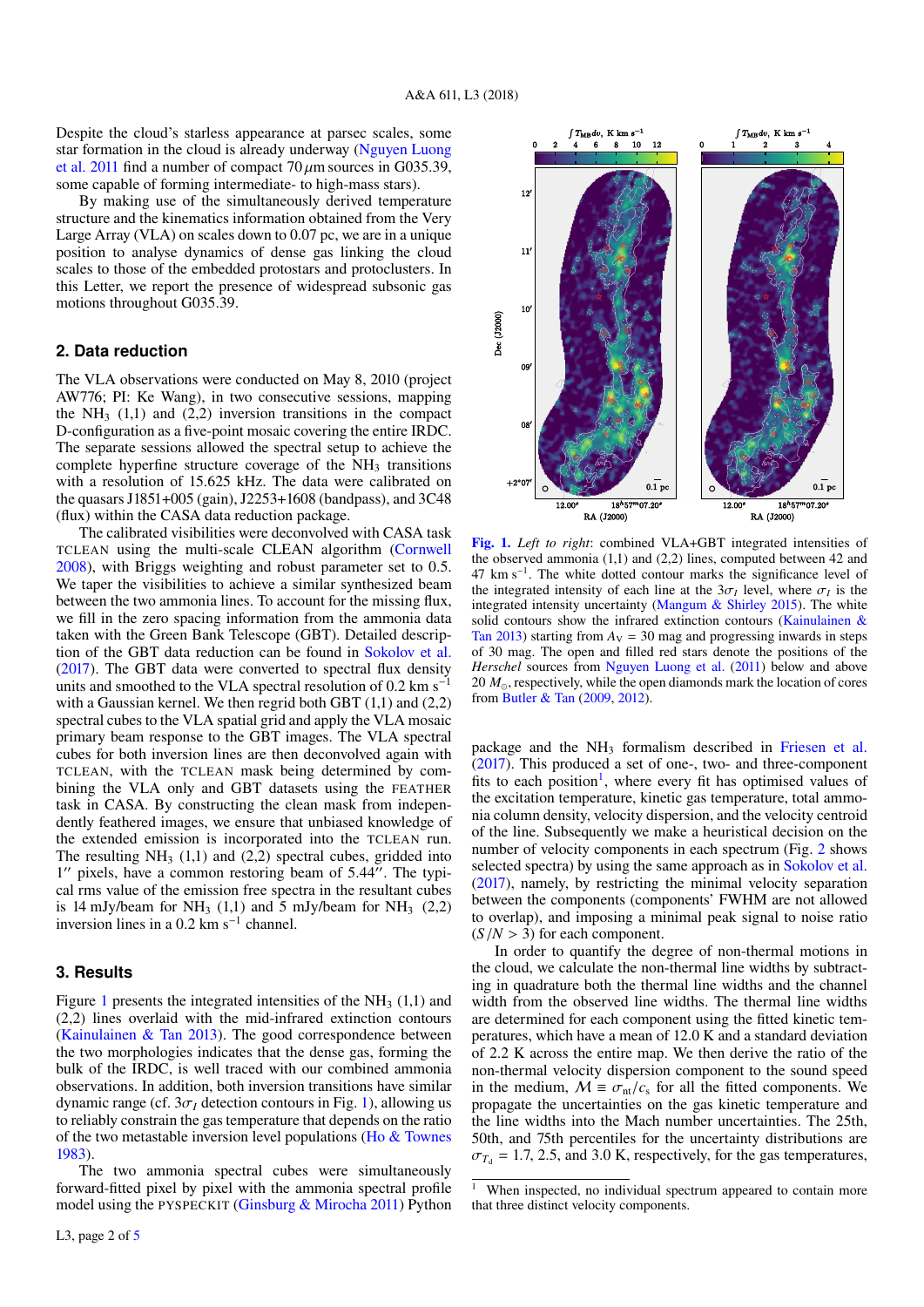

<span id="page-3-0"></span>[Fig. 2.](http://dexter.edpsciences.org/applet.php?DOI=10.1051/0004-6361/201832746&pdf_id=0) A map of the non-thermal velocity dispersion to the gas sound speed in G035.39. In pixels where multiple velocity components are discovered, the smallest value is shown on the image (the analyses throughout the rest of this work use all the values). The markers are the same as in Fig. [1,](#page-2-0) and the solid white line contours indicate the transition at  $\sigma_{nl}/c_s = 1$ . The side panels to the *left* and *right* of the map show (1,1) and (2,2) spectra towards the numbered positions. The spectra are overlaid with their best-fit model, with individual velocity components plotted in colour. The topmost spectra, unlike the others, show an averaged spectrum across the subsonic island at  $\alpha$ (J2000) = 18h57m08s,  $\delta$ (J2000) = +2°09'45".<br>An independently conducted fit shown in red, yields  $M = 0.72 + 0.04$ An independently conducted fit, shown in red, yields  $\tilde{M} = 0.72 \pm 0.04$ .

and  $\sigma_M$  = 0.079, 0.120, and 0.192, respectively, for the Mach number errors.

We present the spatial distribution of the Mach number,  $M$ , in Fig. [2.](#page-3-0) In case of more than one velocity component determined along the line of sight (∼7%), the one with the smallest  $M$  is shown. While this choice was made for visual clarity, we emphasise that in all other analyses in this paper the full range of the  $M$  values is used. The map shown in Fig. [2](#page-3-0) reveals the presence of multiple regions of subsonic motions in the G035.39, hereafter referred to as islands of coherence.

More than a third (38.8% of 7680) of all the spectral components have non-thermal gas motions in the subsonic regime  $(M < 1)$ , while 42.0% are mildly supersonic  $(1 < M < 2)$ . The remaining data, <sup>∼</sup>19.2% of positions, show the non-thermal gas motions higher than the sound speed  $(M > 2)$ . In addition to their spatially clumped appearance, the subsonic islands exhibit a higher degree of coherence. The standard deviation of the transonic and supersonic line width population is 0.15 and 0.40 km s<sup>-1</sup> respectively, consistently higher than the 0.08 km s<sup>−</sup><sup>1</sup> computed on the subsonic lines of ammonia.

#### **4. Discussion**

Regions of massive star formation are generally thought to harbour internal motions larger than those of their lower-mass counterparts. To illustrate the difference between the previously found degrees of non-thermal motions and the ones found in G035.39, we plot the Gaussian kernel density estimate (KDE) of the sonic Mach number distribution for all the fitted ammonia components in Fig. [3.](#page-4-0) In a VLA survey of 15 IRDCs, [Sánchez-Monge et al.](#page-5-10) [\(2013\)](#page-5-10) find that in 79 cores of differing evolutionary stages, the earliest "starless core" class has typical line widths and temperatures of 1.0 km s<sup>-1</sup> and 16 K. While these values are considerably lower than the corresponding ones

for the protostellar stages studied (cf. Fig. [3](#page-4-0) for the average values of  $\sigma_{nt}$ ), they are still above the typical values found in G035.39 [\(Henshaw et al.](#page-5-11) [2014](#page-5-11) find mean M of 1.4–1.6 for the three filaments towards the northern part of the IRDC, and a fraction, 21%, of their spectra is subsonic). A similar VLA survey of IRDC kinematics by [Ragan et al.](#page-5-31) [\(2012\)](#page-5-31) found no values of  $M$  below 2, favouring an even higher degree of nonthermal motions present inside the massive dense cores. Three other VLA surveys of ammonia [\(Lu et al.](#page-5-32) [2014;](#page-5-32) upper limit of 1.3 km s<sup>−1</sup> on line widths in [Bihr et al.](#page-5-33) [2015;](#page-5-33) typical M from 3 to 5 reported in [Dirienzo et al.](#page-5-34) [2015\)](#page-5-34) report highly supersonic gas motions within IRDCs. We suggest that the coarser spectral resolution of the previous VLA ammonia studies in similar IRDCs might have inhibited the detection of the subsonic regime, as our spectral resolution of 0.2 km s<sup>−</sup><sup>1</sup> is higher than that of the previous studies (0.6 km s<sup>−</sup><sup>1</sup> in [Ragan et al.](#page-5-31) [2012;](#page-5-31) [Lu](#page-5-32) [et al.](#page-5-32) [2014;](#page-5-32) [Dirienzo et al.](#page-5-34) [2015;](#page-5-34) 0.6 km s<sup>-1</sup> for most of the data used by [Sánchez-Monge et al.](#page-5-10) [2013;](#page-5-10) 0.8 km s<sup>-1</sup> in [Bihr et al.](#page-5-33) [2015\)](#page-5-33). Our results thus point to consistently lower line widths and temperatures than those found in other IRDCs, and closer to the typical values in nearby Gould Belt low-mass star-forming regions (e.g. [Friesen et al.](#page-5-30) [2017\)](#page-5-30).

It is plausible to assume that the velocity dispersions we find might also be suffering from an instrumental bias due to insufficient spectral resolution. There are two reasons why this does not diminish our findings. Firstly, the mean observed line width of 0.71 km s<sup>-1</sup> is well resolved with the channel width of 0.2 km s<sup>−</sup><sup>1</sup> , and the ammonia emission, split among many hyperfine transitions, has its spectral line profile described across a large number of channels. Therefore, constraining the velocity dispersions is typically not a problem (mean uncertainty on velocity dispersions: 0.015 km s<sup>-1</sup>). Secondly, even if there is a spectral resolution bias present, it will bias the obtained velocity dispersions towards larger values [\(Friesen et al.](#page-5-35) [2009\)](#page-5-35), thus only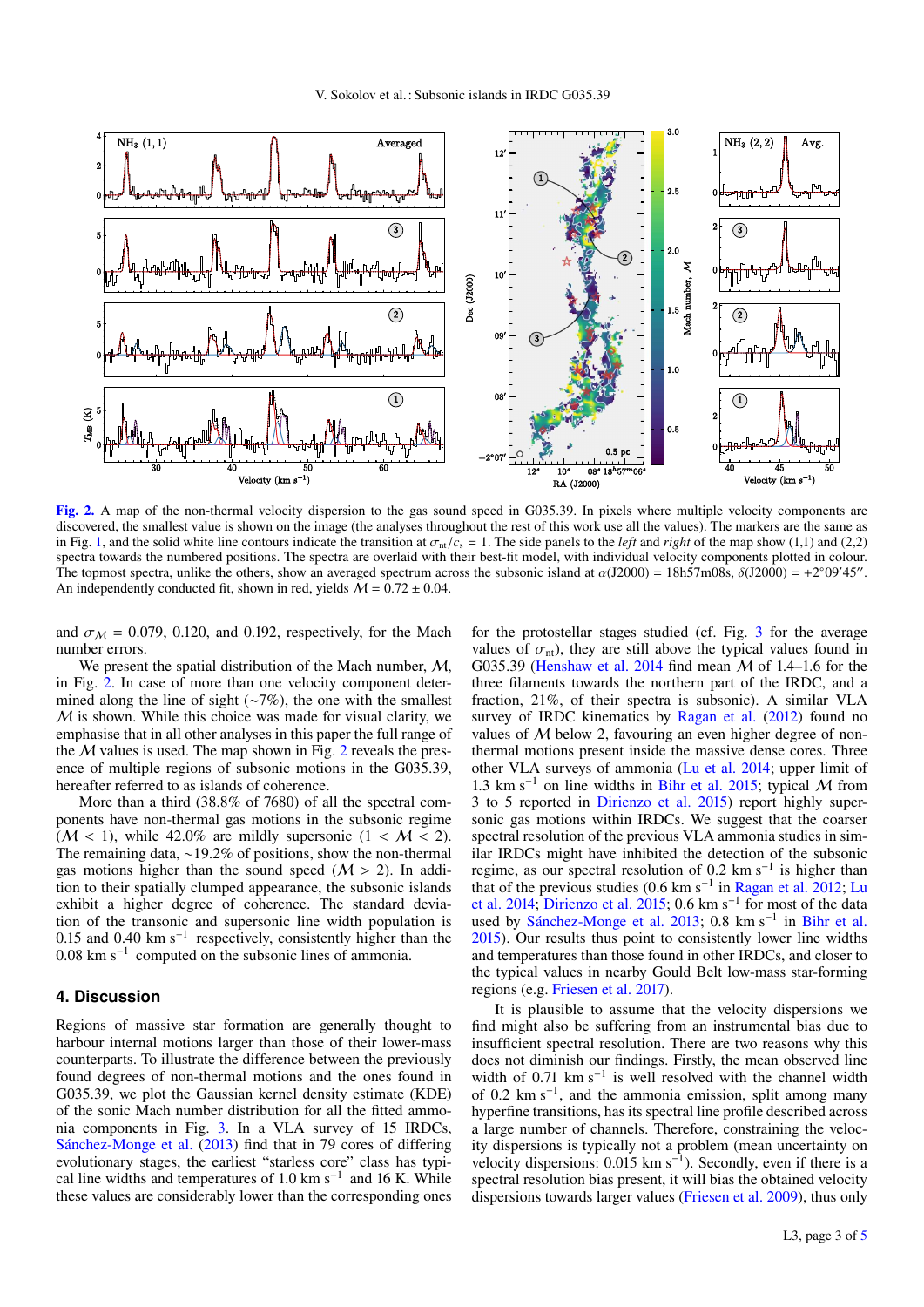strengthening our claim of the subsonic motion regime detection. We note that even if our analyses are repeated without subtracting the channel width from the observed line width, we still recover a significant fraction of the subsonic spectra (0.36 of the all the fitted components vs. the original 0.39 fraction). Additionally, the distribution of the line widths we obtain might be biased due to misidentification of the number of velocity components along the line of sight. As our heuristics to choose the number of components depend on all components in both ammonia lines being significantly detected, we expect a fraction of the multiplecomponent spectra to be fitted with a broader component model when those conditions are not met. This misspecification would only produce broader, not narrower, line widths, and may explain some Mach numbers in the tail of the Fig. [3](#page-4-0) distribution, as well as a sharp, border-like transition in the northern part of the IRDC (Fig. [2\)](#page-3-0). Despite this bias, 87% of the subsonic components belong to spectra with single velocity component.

Figure [3](#page-4-0) shows a subsample of values derived within one FWHM of the synthesized VLA beam around the protostellar 70  $\mu$ m sources identified in [Nguyen Luong et al.](#page-5-22) [\(2011\)](#page-5-22) alongside the remaining data. As seen from the figure, the overall distribution of the non-thermal motions around the protostellar sources does not show a clear deviation away from that of the rest of the IRDC, indicating that the embedded sources do not yet exert enough feedback on the surrounding material to disturb the cores that harbour them (at least not on the 0.07 pc scales resolved with our VLA observations). On the other hand, neither do the star-forming cores appear to resemble the "coherent core" picture of low-mass star formation (no correlation of M with  $A_V$ ; Pearson's  $r = 0.10$ ). It is likely that to disentangle these effects, a higher-angular-resolution kinematics study is needed to resolve the densest gas structures, similar in size to the narrow (0.03 pc) filaments found in a recent ALMA continuum image of G035.39 [\(Henshaw et al.](#page-5-36) [2017\)](#page-5-36). The importance of high-angularresolution observations is also shown by [Hacar et al.](#page-5-37) [\(2018\)](#page-5-37), who have recently resolved the Orion integral shaped filament into narrow 0.035 pc fibers of mostly subsonic nature, and a recent high-spectral-resolution study of SDC13 that shows localized traces of subsonic motions in the combined JVLA and GBT NH<sup>3</sup> observations [\(Williams et al.](#page-5-38) [2018\)](#page-5-38). While future higher-angularresolution studies dedicated to IRDC kinematics are needed in order to resolve the scales of the massive cores within the IRDCs, and probe the exact nature of transition into subsonic regime, our results show that some of the star-forming cores are forming in a quiescent environment.

The narrow ammonia line widths found in G035.39 indicate that due to reduced turbulent support parts of the IRDC are prone to gravitational collapse, unless they are supported by magnetic fields. [Henshaw et al.](#page-5-39) [\(2016\)](#page-5-39) find that magnetic field strengths of a few hundred microGauss are needed to virialize dense cores in the northern part of the IRDC, while [Tan et al.](#page-5-40) [\(2013\)](#page-5-40) have observed four massive clumps in a sample of ten well studied IRDCs from [Butler & Tan](#page-5-28) [\(2009,](#page-5-28) [2012\)](#page-5-29), finding that magnetic fields of up to 1 mG strength are needed to support the cores in virial equilibrium (cf. ∼2 mG in a follow-up study of [Kong et al.](#page-5-41) [2017\)](#page-5-41). Likewise, [Zhang et al.](#page-5-42) [\(2015\)](#page-5-42) analysed thermal dynamic properties of dense cores in IRDC G028.34, and found that a magnetic field strength of several milliGauss is required in order to virialize these cores. While the subsonic regions identified in our VLA observations do not always correspond to the density structure and therefore are not exclusively tracing the star-forming cores, we argue that by considering the largest bound  $M < 1$  contours to be magnetized cores in virial equilibrium we can arrive at an order of magnitude estimate



<span id="page-4-0"></span>[Fig. 3.](http://dexter.edpsciences.org/applet.php?DOI=10.1051/0004-6361/201832746&pdf_id=0) KDE distribution of the non-thermal line widths to sound speed ratios in G035.39, peaking at  $M = 0.91$ . The upper axis shows equivalent velocity dispersions for  $T_{kin} = 12$  K, a mean temperature in our sample. A subsample extracted from pixels within one synthesized beam of the VLA around the 70 µ<sup>m</sup> *Herschel* sources [\(Nguyen Luong](#page-5-22) [et al.](#page-5-22) [2011\)](#page-5-22) is shown in orange, alongside the remaining data plotted in blue. Overplotted for the reference are the mean values for starless and protostellar IRDC cores found in [Sánchez-Monge et al.](#page-5-10) [\(2013\)](#page-5-10).

of the magnetic field strength needed to support the enclosed region against collapse. For the three largest continuous subsonic islands in G035.39, each spanning in excess of seven VLA beam areas, we estimate masses of  $22-45$   $M_{\odot}$  from the mass surface density map of Kainulainen & Tan  $(2013)$ ; or 18–21  $M_{\odot}$  if the smallest value of mass surface density is representative of the line-of-sight contribution). For these values, assuming spherical core geometry, we follow the approach of [Tan et al.](#page-5-40) [\(2013\)](#page-5-40) to derive the magnetic field strengths of <sup>∼</sup>1.5–2 mG (∼0.8–1.8 mG for the background subtraction case) needed to virialize the three regions.

Polarization studies of massive star-forming cores find that magnetic fields play an important role during their collapse and fragmentation [\(Zhang et al.](#page-5-43) [2014\)](#page-5-43), and field strengths up to a few milliGauss are supporting active high-mass star-forming regions [\(Frau et al.](#page-5-44) [2014;](#page-5-44) [Qiu et al.](#page-5-45) [2014;](#page-5-45) [Li et al.](#page-5-46) [2015;](#page-5-46) [Pillai et al.](#page-5-47) [2016\)](#page-5-47). Recent polarization measurements towards early-stage IRDCs [\(Pillai et al.](#page-5-48) [2015;](#page-5-48) [Santos et al.](#page-5-49) [2016;](#page-5-49) [Beuther et al.](#page-5-50) [2018\)](#page-5-50) find field strengths of a few hundred microGauss to a few milliGauss, that is, the same order as our estimates for G035.39. As G035.39 hosts a number of protostellar sources, it is clear that parts of the IRDC are already unstable or undergoing gravitational collapse. Dust polarization observations of G035.39, together with resolved kinematics tracing accreting and infalling motions of the dense gas, will reveal a comprehensive picture on the stability of this IRDC.

Our findings, enabled by high spectral resolution of the combined VLA and GBT observations, allow us to quantify the islands of subsonic turbulence within the IRDCs for the first time. The results of this work indicate that early stages of massive star and cluster formation can go through stages more similar to their low-mass counterparts than previously thought. We highlight the potential for high-angular- and spectral resolution ALMA observations of IRDC kinematics, needed to reevaluate the role of turbulent dissipation and investigate the exact nature of transition to coherence in early stages of massive